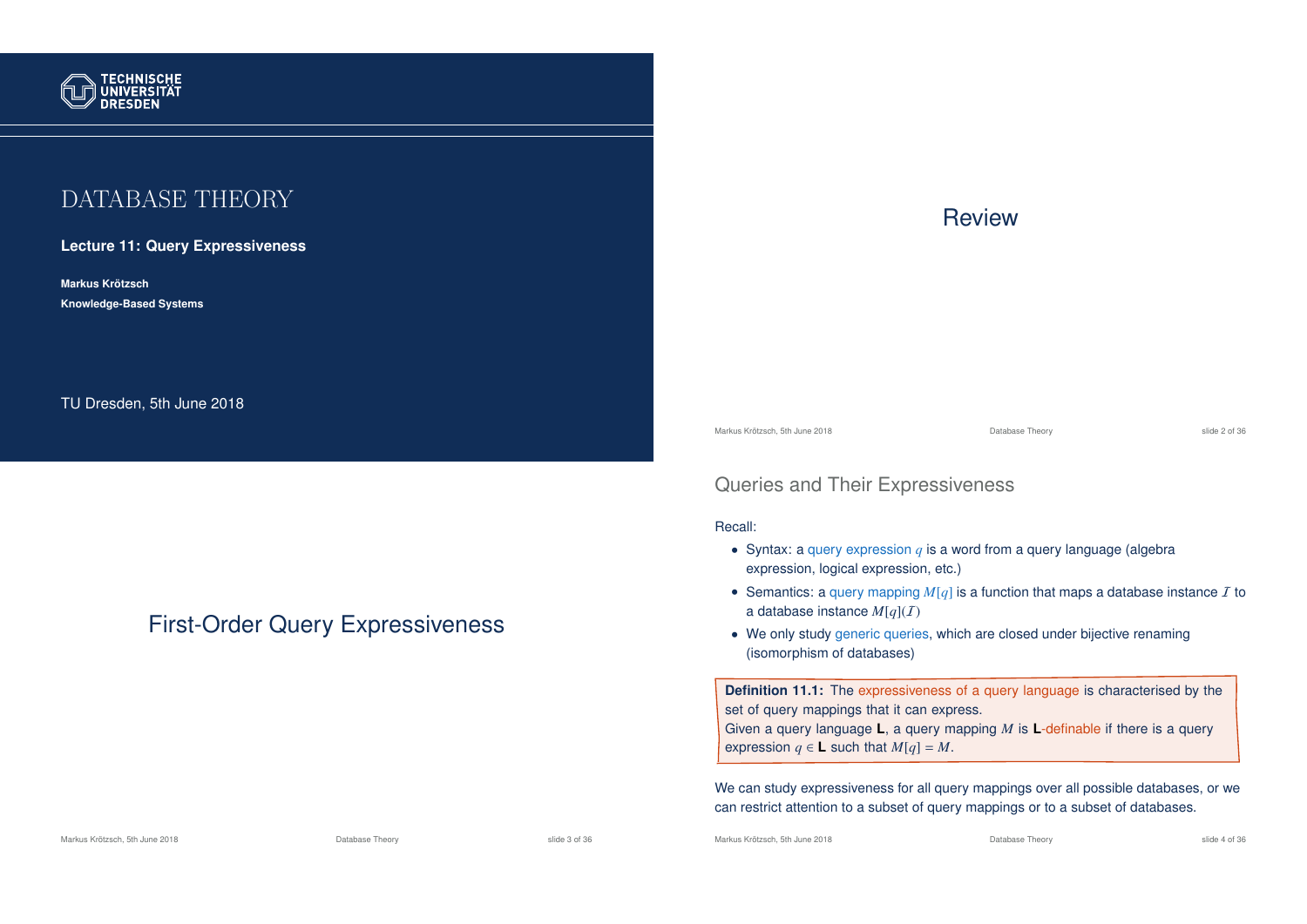# Boolean Query Mappings

A Boolean query mapping is a query mapping that returns "true" (usually a database with one table with one empty row) or "false" (usually an empty database).

#### Every Boolean query mapping

- defines set of databases for which it is true
- defines a decision problem over the set of all databases
- could be decidable or undecidable
- if decidable, it may be characterised in terms of complexity Note: the "complexity of a mapping" is always "data complexity," i.e., complexity w.r.t. the size of the input database; the mapping defines the decision problem and is fixed.

| Markus Krötzsch, 5th June 2018 | Database Theory | slide 5 of 36 |
|--------------------------------|-----------------|---------------|
|                                |                 |               |

# The Limits of FO Queries

### Are there polynomial query mappings that cannot be expressed in FO?  $\rightsquigarrow$  yes!

We already knew this from previous lectures:

- We learned that  $AC^0 \subset NC^1 \subset \ldots \subset P$
- Hence, there is a problem  $X$  in NC<sup>1</sup> that is not in AC<sup>0</sup>
- Therefore, the corresponding query mapping  $M_X$  is not FO-definable

 $AC^0 \subset NC^1$  was first shown for the problem  $X = PARITY$ :

- $\bullet$  **Input:** finite relational structure  $I$
- $\bullet$  **Output:** "true" if  $I$  has an even number of domain elements

The original proof is specific to this problem [Ajtai 1983].

### Expressivity vs. Complexity

All query mappings that can be expressed in first-order logic are of polynomial complexity, actually in  $AC^0$ .

|                                | <b>Arbitrary Query Mappings</b><br>everything undecidable                                                                            |  |
|--------------------------------|--------------------------------------------------------------------------------------------------------------------------------------|--|
| Polynomial Time Query Mappings |                                                                                                                                      |  |
|                                | <b>First-Order Queries</b><br>Data compl.: AC <sup>0</sup> , Comb./Query compl.: PSpace<br>equivalence/containment/emptiness: undec. |  |
|                                | Conjunctive Queries<br>Data compl.: AC <sup>0</sup> ; everything else: NP                                                            |  |
|                                | k-Bounded Hypertree Width<br>everything (sub)polynomial<br>Tree COs                                                                  |  |
|                                |                                                                                                                                      |  |

Markus Krötzsch, 5th June 2018 Database Theory slide 6 of 36

# Any Other FO-Undefinable Problems?

### Yes, many.

Strong evidence from complexity theory:

- If any P-complete problem *X* were FO-definable,
- then every problem in P could be LogSpace-reduced to *X*
- and then solved in  $AC^0$ ,
- hence every problem in P could be solved in LogSpace,
- $\bullet$  that is,  $P = L$ .
- Most experts do not think that this is the case.

Therefore, one would expect all P-hard and similarly all NL-hard problems to not be FO-definable.

 $\rightarrow$  How can we see this more directly?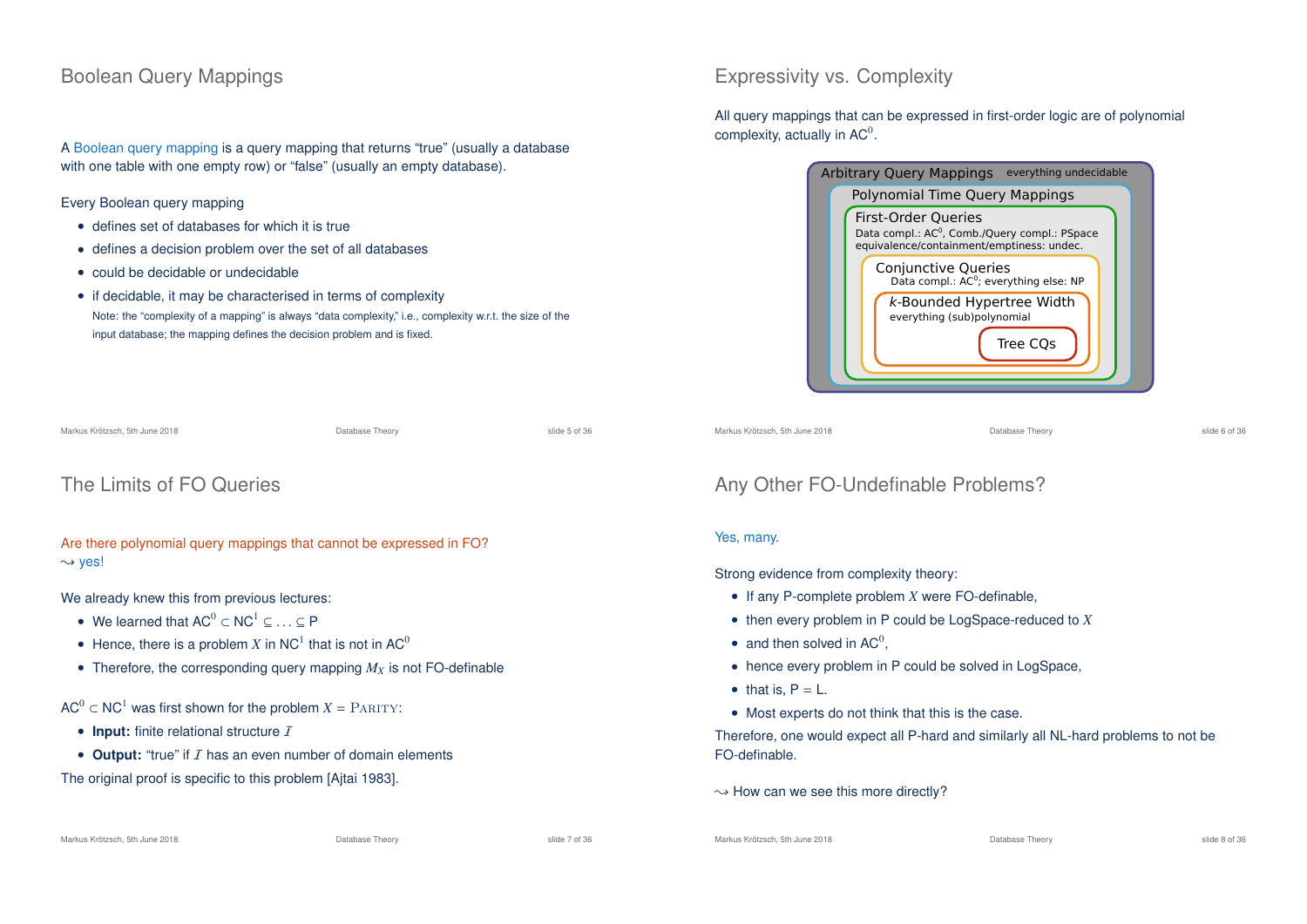# Proving FO-Undefinability

How to show that a query mapping is FO-definable?

 $\rightarrow$  Find an FO query that expresses the query mapping

How to show that a query mapping is **not** FO-definable?  $\rightarrow$  Not so easy ... important tools:

Playing One Run of an EF Game

A single run of the game has a fixed number *r* of rounds

 $\rightarrow$  One element gets picked from each *I* and *J* per round

Spoiler starts each round, and Duplicator answers: • Spoiler picks a domain element from  $I$  or from  $I$ 

 $\rightarrow$  Run of game ends with two lists of elements:

 $a_1, \ldots, a_r \in \Delta^T$  and  $b_1, \ldots, b_r \in \Delta^T$ 

- Ehrenfeucht-Fraïssé games
- Locality theorems

### Ehrenfeucht-Fraïssé Games

A method for showing that certain finite structures cannot be distinguished by certain FO formulas

#### **General idea:**

- A game is played on two databases  $I$  and  $J$
- There are two players: the Spoiler and the Duplicator
- The players select elements from  $I$  and  $J$  in each round
- Spoiler wants to show that the two databases are different
- Duplicator wants make the databases appear to be the same

We will always play on finite structures without constant symbols (remember that one can simulate constants by unary relations with one row)

Markus Krötzsch, 5th June 2018 Database Theory slide 9 of 36

Markus Krötzsch, 5th June 2018 Database Theory slide 10 of 36

# Example: Run of a Two-Turn EF Game



#### • edges denote a bi-directional binary predicate

• all edges are the same predicate

Markus Krötzsch, 5th June 2018 Database Theory slide 12 of 36

#### Markus Krötzsch, 5th June 2018 Database Theory slide 11 of 36

Otherwise Spoiler wins the run.

Duplicator wins the run if:

• For all indices *i* and *j*, we have  $a_i = a_j$  if and only if  $b_i = b_j$ . • For all lists of indices  $i_1, \ldots, i_n$  and *n*-ary relation names R,

we have  $\langle a_{i_1}, \ldots, a_{i_n} \rangle \in R^{\perp}$  if and only if  $\langle b_{i_1}, \ldots, b_{i_n} \rangle \in R^{\mathcal{Y}}$ .

• Duplicator picks an element from the other database ( $\mathcal T$  or  $\mathcal I$ )

"The substructures induced by the selected elements are isomorphic"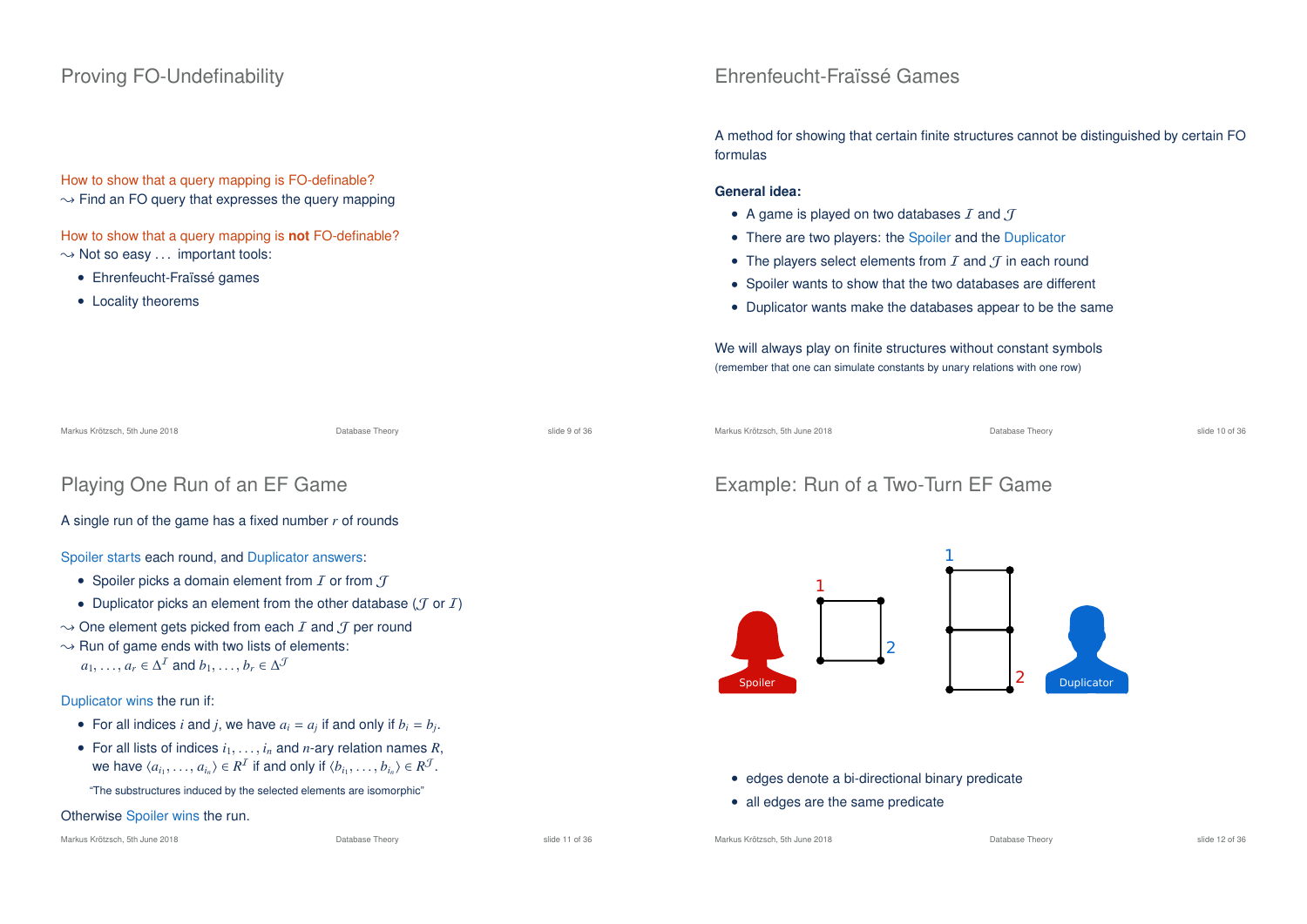### Example: Run of a Three-Turn EF Game



- edges denote a bi-directional binary predicate
- all edges are the same predicate

| Markus Krötzsch. 5th June 2018 | Database Theory | slide 13 of 36 |
|--------------------------------|-----------------|----------------|
|                                |                 |                |

# Example

Who wins the 2-round game? Who wins the 3-round game?



#### • edges denote a bi-directional binary predicate

• all edges are the same predicate

#### Markus Krötzsch, 5th June 2018 Database Theory slide 15 of 36

# Winning the EF Game

The game is won by whoever has a winning strategy:

A player has a winning strategy if he/she can make sure that he/she will win, whatever the other player is doing.

#### **In other words:**

- Duplicator wins if he can duplicate any move that the spoiler makes.
- Spoiler wins if she can spoil any attempt to duplicate her moves.

We write  $I \sim r$  J if Duplicator wins the *r*-round EF game on I and J.

**Observation:** given enough moves, the spoiler will always win, unless the structures are isomorphic

Markus Krötzsch, 5th June 2018 Database Theory slide 14 of 36

## Quantifier Rank

EF games characterise expressivity of FO formulae based on the nesting depth of quantifiers:

**Definition 11.2:** The quantifier rank of a FO formula is the maximal nesting level of quantifiers within the formula.

#### **Example 11.3:**

- A formula without quantifiers has quantifier rank 0
- $\exists x. (C(x) \land \forall y. (R(x, y) \rightarrow x \approx y) \land \exists v. S(x, y))$  has quantifier rank 2

**Definition 11.4:** We write  $I = r$  if I and J satisfy the same FO sentences of rank *r* (or less).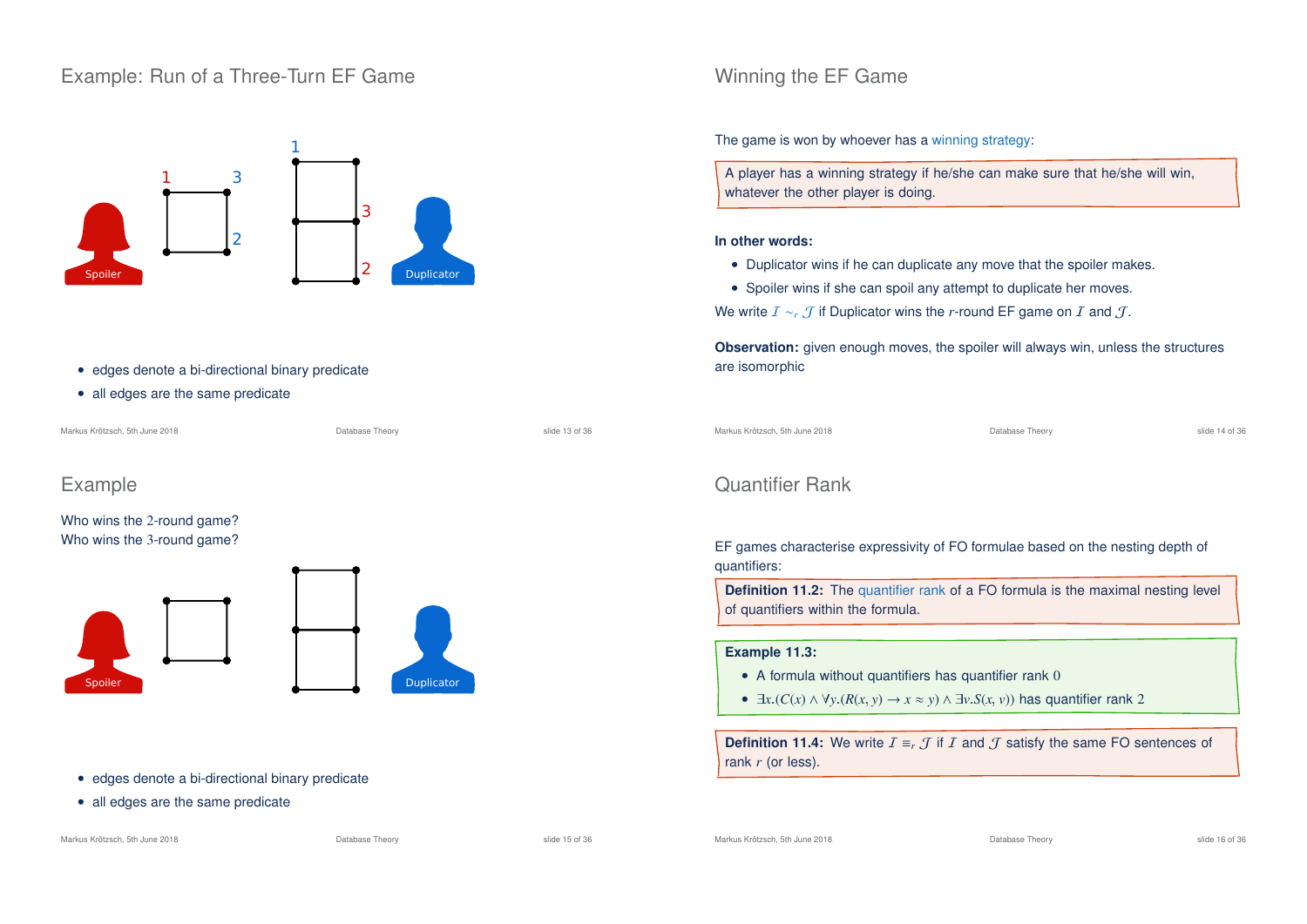### Significance of EF Games

**Theorem 11.5:** For every  $r$ ,  $I$  and  $J$ , the following are equivalent:

- $I = r \mathcal{J}$ , that is, I and  $\mathcal{J}$  satisfy the same FO sentences of rank r (or less).
- *I* ∼*r*, *T*, that is, the Duplicator wins the *r*-round EF game on *I* and *T*.

#### Therefore, the following are equivalent:

- The query mapping *M* is FO-definable
- There is an FO sentence ϕ that defines *M*
- There is a number  $r$  such that, for every  $I$  accepted by  $M$  and every  $J$  not accepted by *M*, the Spoiler wins the *r*-round EF game on  $I$  and  $I$

Markus Krötzsch, 5th June 2018 Database Theory slide 17 of 36

# Proof idea (2)

We outline the proof for the direction that is more important to us:

**Lemma 11.6:** For every *r*, we find  $\sim_r$  ⊆  $\equiv_r$ .

**Proof (continued):** Therefore, by (\*), after *r* rounds we have selected elements  $a_1, \ldots, a_r \in \Delta^I$  and  $b_1, \ldots, b_r \in \Delta^J$ , such that  $I, \{x_1 \mapsto a_1, \ldots, x_r \mapsto a_r\} \models \psi$  and  $\mathcal{J}, \{x_1 \mapsto b_1, \ldots, x_r \mapsto b_r\} \not\models \psi.$ 

Hence, the substructures induced by the selected elements are not isomorphic (if they were, we would find that  $\psi$  evaluates to the same in both cases)

 $\rightsquigarrow$  Spoiler wins

The idea can be generalised to formulae  $\varphi_r$  that are not in prenex normal form (by interleaving the choice of the quantifier and the evaluation of the formula)

Markus Krötzsch, 5th June 2018 Database Theory slide 19 of 36

### Proof idea (1)

We outline the proof for the direction that is more important to us:

**Lemma 11.6:** For every *r*, we find  $\sim_r$  ⊆  $\equiv_r$ .

**Proof:** We show the contrapositive: if  $I \neq r$ , *T* then  $I \neq r$ , *T*. Hence, suppose there is a formula  $\varphi_r$  of quantifier depth  $r$  such that (w.l.o.g.)  $I \models \varphi_r$  and  $\mathcal{J} \models \neg \varphi_r$ .

We sketch the idea for the case that  $\varphi_r$  is in prenex normal form  $\varphi_r = \mathsf{Q}_1 x_1 \dots \mathsf{Q}_r x_r \cdot \psi$ with  $Q_i \in \{\exists, \forall\}$  and  $\psi$  a quantifier-free formula:

- Then  $\neg \varphi_r$  is equivalent to  $\bar{Q}_1 x_1 \ldots \bar{Q}_r x_r \neg \psi$ , where  $\bar{\exists} = \forall$  and  $\bar{\forall} = \exists$
- Spoiler will enforce a selection of elements  $a_1, \ldots, a_r \in \Delta^1$  and  $b_1, \ldots, b_r \in \Delta^J$ , such that, after *i* steps of the game,  $I, \{x_1 \mapsto a_1, \ldots, x_i \mapsto a_i\} \models Q_{i+1}x_{i+1} \ldots Q_rx_r.\psi$ and  $\mathcal{J}, \{x_1 \mapsto b_1, \ldots, x_i \mapsto b_i\} \not\models \mathsf{Q}_{i+1}x_{i+1} \cdots \mathsf{Q}_r x_r \psi$  (\*):
	- Property (∗) holds initially (*i* = 0) by assumption.
	- $-$  In step *i* + 1, if  $Ω<sub>i+1</sub> = ∃$ , Spoiler selects  $a<sub>i+1</sub> ∈ Δ<sup>1</sup>$  such that
	- $I, \{x_1 \mapsto a_1, \ldots, x_{i+1} \mapsto a_{i+1}\} \models \mathsf{Q}_{i+2}x_{i+2} \ldots \mathsf{Q}_{r}x_{r}.\psi$  this exists because of (\*).
	- $-$  Any choice  $b_{i+1}$  of Duplicator will be such that
		- $\mathcal{J}, \{x_1 \mapsto b_1, \dots, x_{i+1} \mapsto b_{i+1}\} \not\models Q_{i+2}x_{i+2} \dots Q_rx_r \psi$ , since  $\bar{Q}_{i+1} = \forall$ .
	- The case <sup>Q</sup>*i*+<sup>1</sup> = ∀ is similar: now Spoiler selects *b<sup>i</sup>*+1.

Markus Krötzsch, 5th June 2018 **Database Theory** Database Theory **Sharehory** slide 18 of 36

### Example

#### Let's assume all edges denote the (bi-directional) predicate *r*:



Which formula distinguishes the two structures?

For example:  $\varphi_3 = \exists x \exists y \forall z \ r(x, z) \leftrightarrow r(y, z)$ 

- $I \models \varphi_3$
- $\mathcal{T} \not\models \varphi_3$

The formula corresponds to 3-move a winning strategy for Spoiler:

- first select opposing corners in  $I$
- then select an element in  $\mathcal J$  that neighbours exactly one of the elements selected by Duplicator<br>
Ratabase Theory Database Theory slide 20 of 36<br>
slide 20 of 36

Markus Krötzsch, 5th June 2018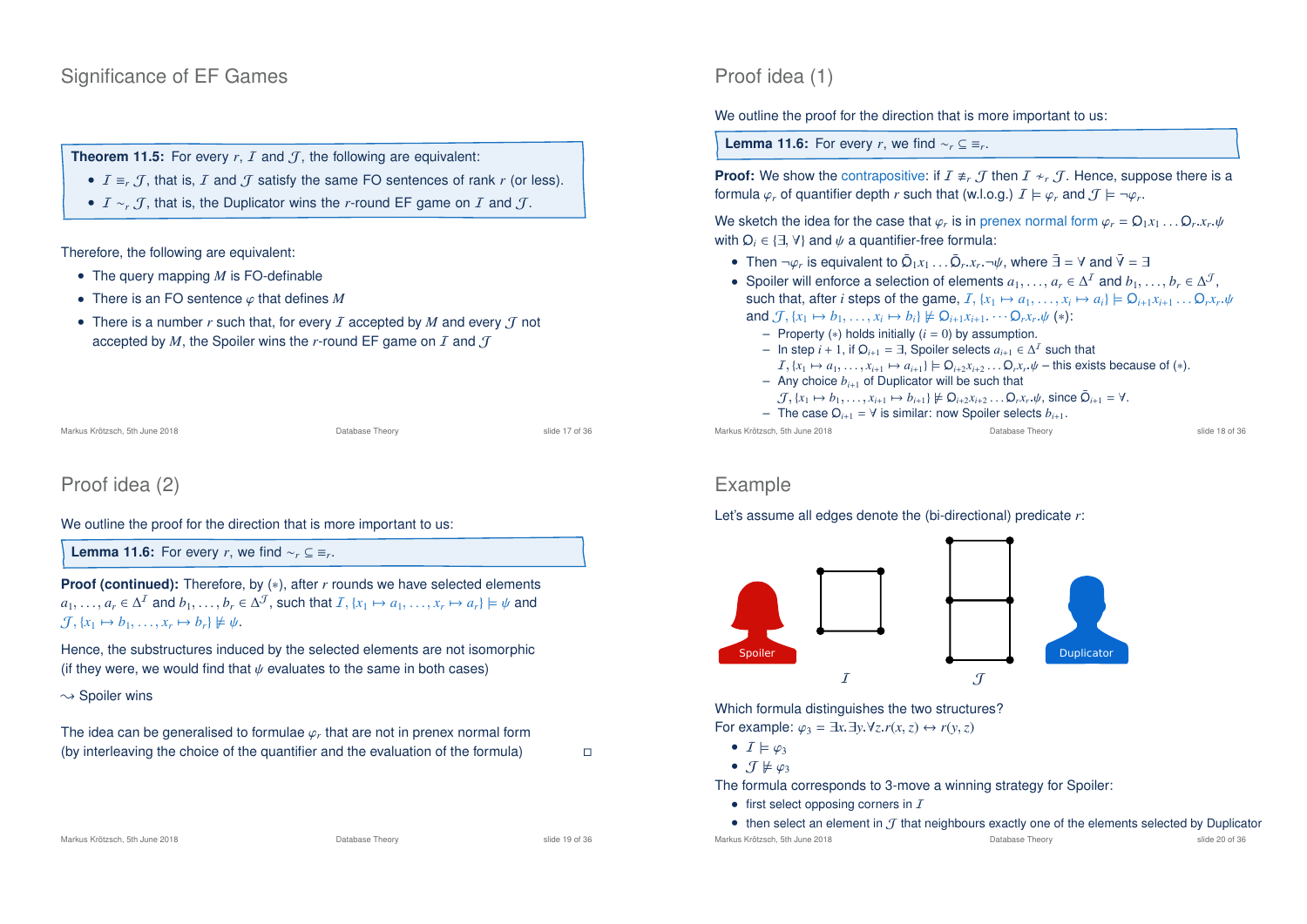### Using EF Games to Show FO-Undefinability

**How to show that a query mapping** *M* **can not be FO-defined:**

- Let C*<sup>M</sup>* be the class of all databases recognised by *M*
- Find sequences of databases  $I_1, I_2, I_3, \ldots \in C_M$  and databases  $\mathcal{J}_1, \mathcal{J}_2, \mathcal{J}_3, \ldots \notin \mathcal{C}_M$ , such that  $\mathcal{I}_i \sim_i \mathcal{J}_i$

 $\rightarrow$  for any formula  $\varphi$  (however large its quantifier rank *r*), there is a counterexample  $I_r \in C_M$  and  $T_r \notin C_M$  that  $\varphi$  cannot distinguish

### **Problems:**

- How to find such sequences of  $I_i$  and  $I_i$ ?
	- $\sim$  No general strategy exists
- Given suitable sequences, how to show that I*<sup>i</sup>* ∼*<sup>i</sup>* J*i*?  $\rightarrow$  Can be difficult, but doable for some special cases

Markus Krötzsch, 5th June 2018 Database Theory slide 21 of 36

# Expressiveness on Linear Orders

### Let's look at some very simple structures:

**Definition 11.7:** A structure  $I$  is a linear order if it has a single binary predicate ≤ interpreted as a total, transitive, reflexive and asymmetric relation.

**Example 11.9:** Consider the following structures:

 $\mathcal{L}_7 : 1 \leq 2 \leq 3 \leq 4 \leq 5 \leq 6 \leq 7$  $\mathcal{L}_8$ :  $1 \le 2 \le 3 \le 4 \le 5 \le 6 \le 7 \le 8$ 

Spoiler cannot win the 3-round EF game:

Spoiler plays 4 in  $\mathcal{L}_8$ : Duplicator plays 4 in  $\mathcal{L}_7$ Spoiler plays 6 in  $\mathcal{L}_8$ : Duplicator plays 6 in  $\mathcal{L}_7$ ; spoiler cannot win Spoiler plays 7 in  $\mathcal{L}_8$ : Duplicator plays 6 in  $\mathcal{L}_7$ ; spoiler cannot win Other cases similar: Spoiler never wins

Expressiveness on Linear Orders

Let's look at some very simple structures:

**Definition 11.7:** A structure  $I$  is a linear order if it has a single binary predicate ≤ interpreted as a total, transitive, reflexive and asymmetric relation.

**Example 11.8:** Consider the following structures:

 $L_6$ : 1 < 2 < 3 < 4 < 5 < 6  $L_7$ : 1 < 2 < 3 < 4 < 5 < 6 < 7

Spoiler can win the 3-round EF game as follows:

Spoiler plays 4 in  $\mathcal{L}_7$ Duplicator plays 4 in  $\mathcal{L}_6$ : Spoiler plays 6 in  $\mathcal{L}_7$ Duplicator plays 5 in  $\mathcal{L}_6$ : Spoiler plays 5 in  $\mathcal{L}_7$  and wins Duplicator plays 6 in  $\mathcal{L}_6$ : Spoiler plays 7 in  $\mathcal{L}_7$  and wins Duplicator plays 3 in  $\mathcal{L}_6$ : symmetric game (flipped horizontally)

Markus Krötzsch, 5th June 2018 Database Theory slide 22 of 36

# EF Games and Linear Orders

**Theorem 11.10:** The following are equivalent:

- L*<sup>m</sup>* ∼*<sup>r</sup>* L*<sup>n</sup>*
- either (1)  $m = n$ , or (2)  $m \ge 2^r 1$  and  $n \ge 2^r 1$

**Proof:** See board.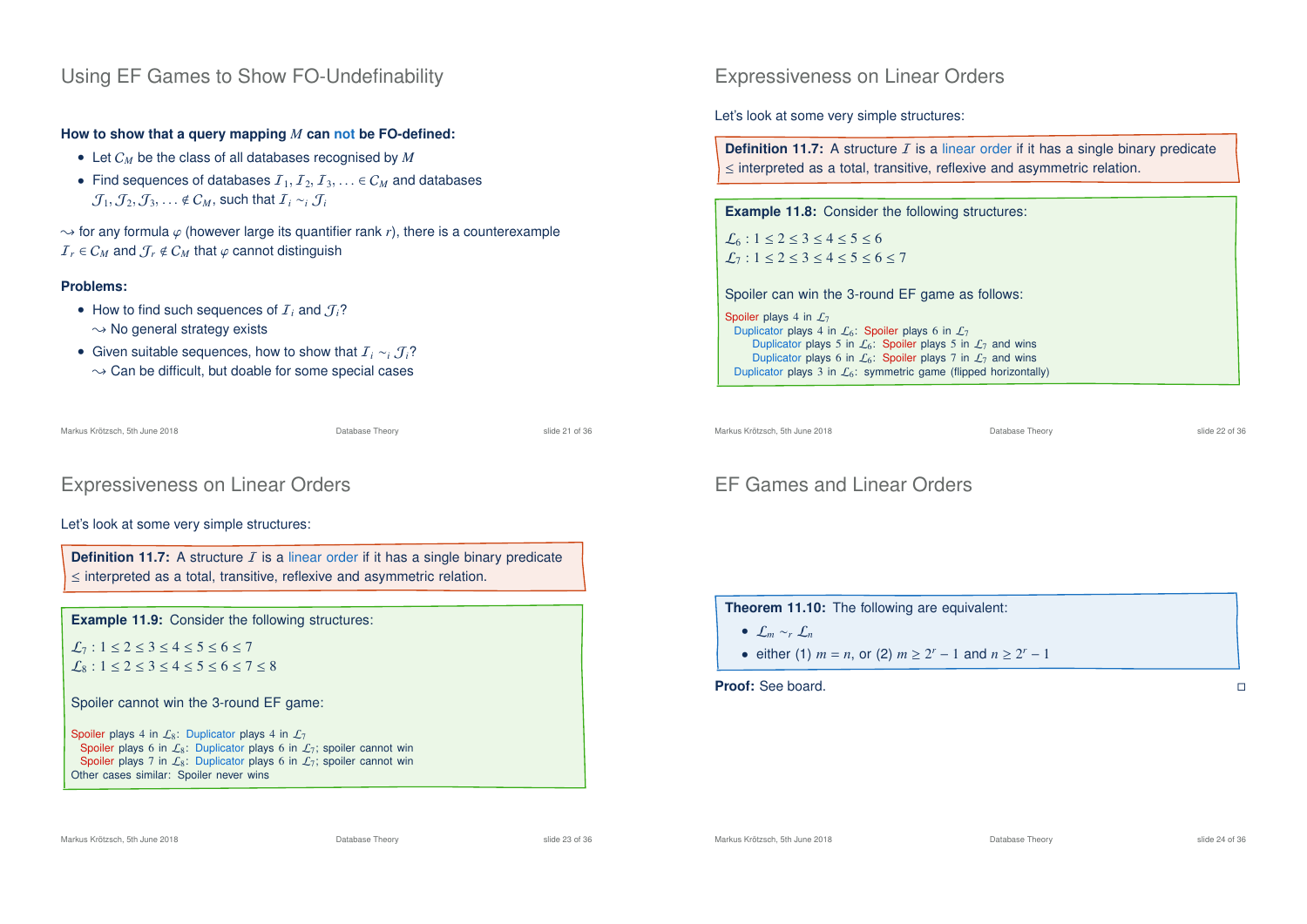# FO-Definability of PARITY

**Theorem 11.11:** PARITY is not FO-definable for linear orders, hence it is not FOdefinable for arbitrary databases.

#### **Proof:**

- Suppose for a contradiction that PARITY is FO-definable by some query  $\varphi$ .
- Let *r* be the quantifier rank of  $\varphi$ .
- Consider databases  $\mathcal{L}_m$  and  $\mathcal{L}_n$  with  $m = 2^r$  and  $n = 2^r + 1$ .
- We know that  $\mathcal{L}_m \sim_r \mathcal{L}_n$ , and therefore  $\mathcal{L}_m \equiv_r \mathcal{L}_n$ .
- Hence,  $\mathcal{L}_m \models \varphi$  if and only if  $\mathcal{L}_n \models \varphi$ .
- But  $\mathcal{L}_m \in \text{PARTY}$  while  $\mathcal{L}_n \notin \text{PARTY}.$
- Therefore,  $\varphi$  does not FO-define PARITY. Contradiction.

| Markus Krötzsch, 5th June 2018 | Database Theory | slide 25 of 36 |
|--------------------------------|-----------------|----------------|
|                                |                 |                |

### Defining a Graph From a Linear Order

### We use abbreviations for the following FO formulas:

| $succ[x, y] = (x \le y) \land \neg(y \le x) \land$            | $y$ is the successor of x |
|---------------------------------------------------------------|---------------------------|
| $\forall z (z \leq x \vee y \leq z)$                          |                           |
| $min[x] = \forall z \ x \leq z$                               | $x$ is the first element  |
| $max[x] = \forall z \cdot z \leq x$                           | $x$ is the last element   |
| $succ^{\circ}[x, y] = succ[x, y] \vee (max[x] \wedge min[y])$ | circular version of succ  |

We now define the formula  $\psi$  that derives edges from a linear order:

$$
\forall x, y. \mathsf{edge}(x, y) \leftrightarrow \exists z. \mathsf{succ}^{\circ}[x, z] \land \mathsf{succ}^{\circ}[z, y]
$$

# FO-Definability of CONNECTIVITY

### The CONNECTIVITY problem over finite graphs is as follows:

#### CONNECTIVITY

- Input: A finite graph (relational structure with one binary relation "edge")
- Output: "true" if there is an (undirected) path between any pair of vertices

### **Theorem 11.12: CONNECTIVITY is not FO-definable.**

#### **Proof:**

- Suppose for a contradiction that CONNECTIVITY is FO-definable using a query  $\varphi$ .
- $\bullet$  We show that this would make  $\overline{P_{ABITV}}$  FO-definable on linear orders.
- For a linear order L with order predicate  $\leq$ , we define a finite graph  $G(\mathcal{L})$  over a binary predicate "edge" such that  $G(\mathcal{L})$  is connected if and only if  $\mathcal L$  has an odd number of elements.

```
Markus Krötzsch, 5th June 2018 Database Theory slide 26 of 36
```
# Illustration: Graphs From Linear Orders

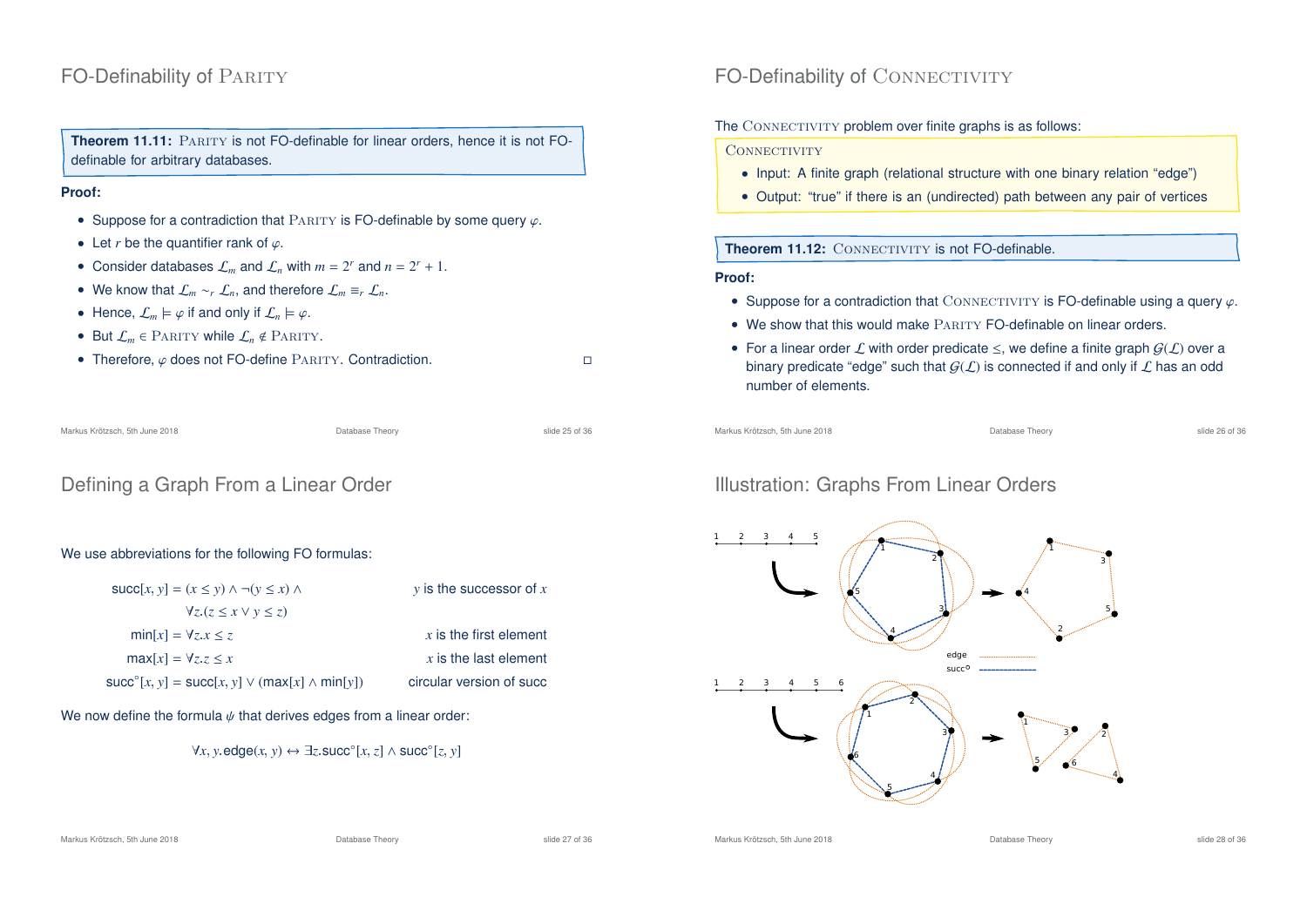### Completing the Proof

### **Observation:**

```
The graph G(\mathcal{L}) is connected if and only if \mathcal L has odd parity.
Therefore, if \varphi FO-defines CONNECTIVITY on graphs with predicate edge, then \neg(\varphi \land \psi)FO-defines PARITY on linear orders.
Since PARITY is not FO-definable, no such \varphi can exist.
Markus Krötzsch, 5th June 2018 Database Theory slide 29 of 36
```
# Locality and FO-definability

### A special case of Gaifman's Locality Theorem of first-order logic:

**Theorem 11.14:** For every integer  $r \geq 1$ :

- if  $\mathcal{G}_1$  is 3<sup>r-1</sup>-equivalent to  $\mathcal{G}_2$
- then  $G_1 \sim_r G_2$ , and thus  $G_1 \equiv_r G_2$

 $\rightarrow$  Intuition: FO can only express local properties

How to show that a query mapping *M* can not be FO-defined:

- Let C*<sup>M</sup>* be the class of all databases recognised by *M*
- Find sequences of graphs  $I_1, I_2, I_3, \ldots \in C_M$  and graphs  $\mathcal{J}_1, \mathcal{J}_2, \mathcal{J}_3, \ldots \notin C_M$ , such that  ${\cal I}_i$  is *i*-equivalent to  ${\cal J}_i$

 $\rightarrow$  for any formula  $\varphi$  (however large its quantifier rank *r*), there is a counterexample  $I_{3^{r-1}}$  ∈  $C_M$  and  $\mathcal{J}_{3^{r-1}}$  ∉  $C_M$  that  $\varphi$  cannot distinguish

### Beyond Linear Orders: Locality

**Intuition:** Duplicator can win an EF game if selected nodes have the same "neighbourhood"

 $\rightarrow$  let's define this for graphs (structures with binary predicates)

**Definition 11.13:** Consider a graph G. For a natural number  $d \ge 0$  and a vertex *v*, the *d*-neighbourhood of *v*,  $N(v, d)$ , is defined inductively:

- $N(v, 0) = \{v\}$
- $N(v, d + 1) = N(v, d)$ 
	- $\{w \mid w \text{ is a direct neighbour of some } w' \in N(v, d)\}$

Two vertices *v* and *w* have the same *d*-type if the subgraphs  $G|_{N(v,d)}$  and  $G|_{N(w,d)}$ are isomorphic.

Two graphs are *d*-equivalent if, for every *d*-type, they have the same number of *d*-neighbourhoods of this type.

Markus Krötzsch, 5th June 2018 Database Theory slide 30 of 36

# CONNECTIVITY is not FO-definable (Proof 2)

### **Theorem 11.15:** CONNECTIVITY is not FO-definable.

**Proof:** counterexample for quantifier rank  $r$ : set  $d = 3^r$ 



- the only  $d$ -type is a path of  $2d + 1$  nodes
- $I_d$  and  $J_d$  are *d*-equivalent